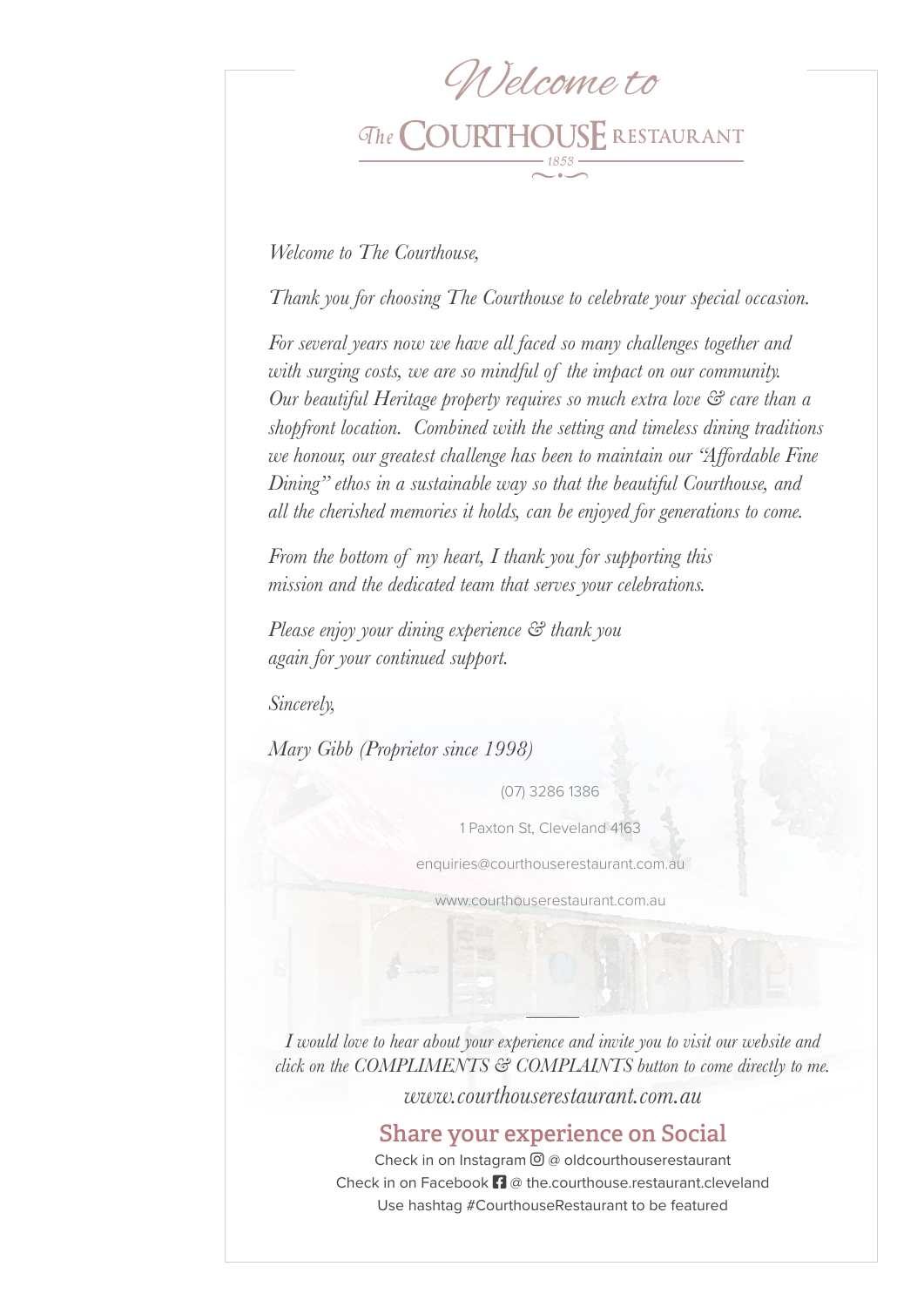### The **COURTHOUSE** RESTAURANT

| <b>Two Course</b> |
|-------------------|
|                   |

Choose an entrée & main or main and dessert



Choose an entrée, main and dessert

**Three Course** 

#### PER PERSON \$80

Entrées

| Roast pumpkin & sweet potato soup w a freshly baked dinner roll<br>GF<br>$\vee$                                                                |        |
|------------------------------------------------------------------------------------------------------------------------------------------------|--------|
| Twice cooked pork belly with asian slaw & sticky caramel sauce                                                                                 |        |
| Wild mushroom arancini w a roast garlic aioli<br>GF                                                                                            |        |
| Crumbed deep fried camembert wedges, baby salad & cranberry jam                                                                                |        |
| Warm terriyaki chicken w glass noodle salad & satay dressing $\left  \circ \right $                                                            |        |
| Entree platter for two: crispy battered prawns, panko crumbed whiting<br>fillets, Moreton Bay bugs & Grilled Qld scallops mornay<br><b>GFO</b> |        |
| Grilled Hervey Bay Scallops served in their half shell & mornay sauce<br>GF                                                                    |        |
| <b>Side Dishes</b>                                                                                                                             |        |
| Shoestring Fries w truffle oil & parmesan                                                                                                      | \$9.50 |
|                                                                                                                                                |        |

Sautéed green beans w bacon lardons & toasted pine nuts \$9.50 Roasted duck fat potatoes  $$9.50$ Pear & Rocket Salad w candied walnuts & orange vinaigrette dressing **\$14.00** \$14.00

# Winter Mid Week Special

Available Tuesday, Wednesday & Thursday

#### TWO COURSES - \$55pp

Slow roasted Diamantina beef cheeks with sticky date pudding for dessert

*It is not possible to list all the ingredients, please let your server know if you have any dietaries or allergies*